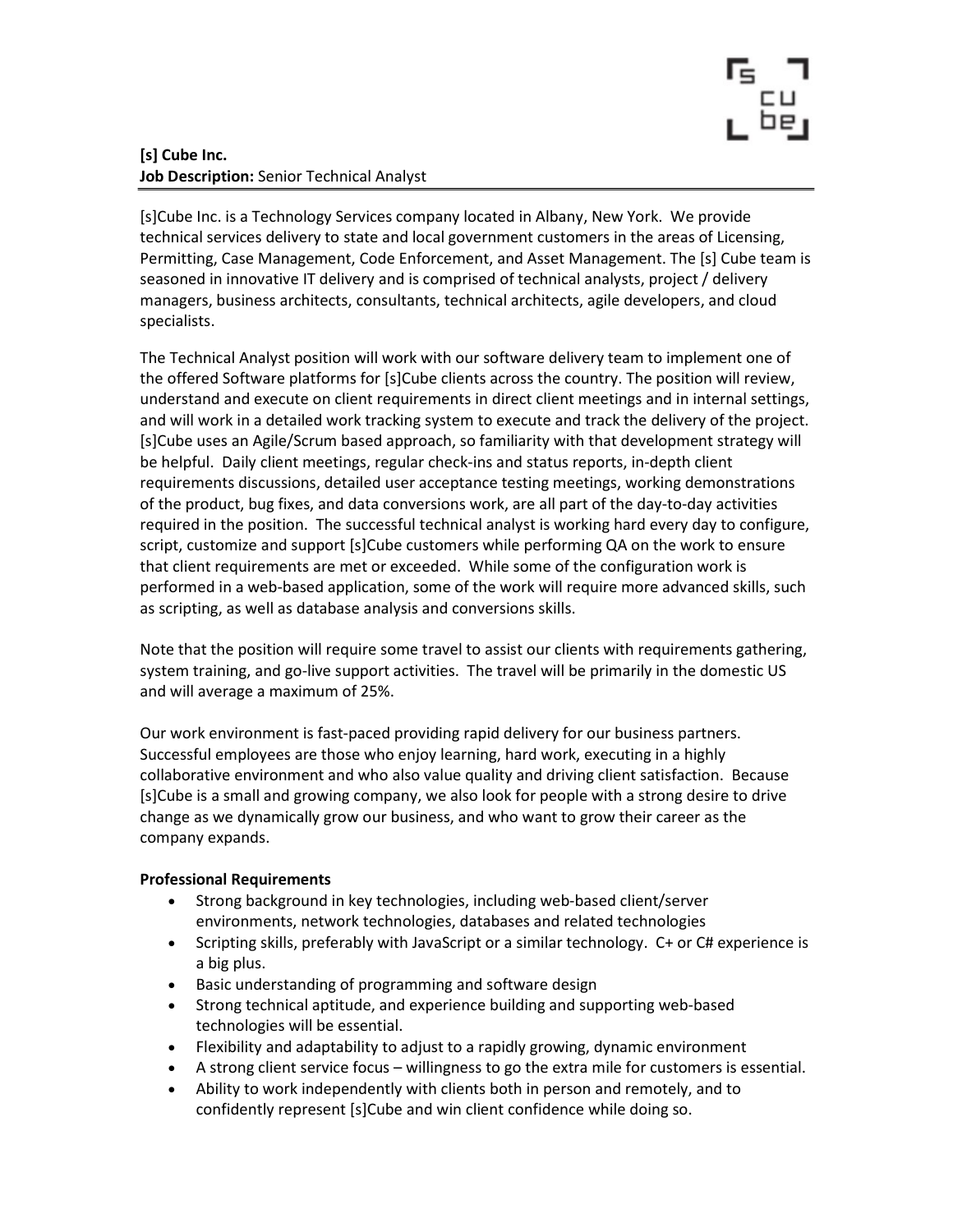

- Excellent analysis skills
- Outstanding follow through and customer service
- Excellent oral and written communications skills; ability to interact with management and co-workers
- Strong work ethic some evening and weekend hours will be required
- Ability to adhere to strict deadlines
- Ability to juggle many priorities and to be able to provide accurate time estimates for work requests
- Ability to maintain strong relationships with client and technical team members, as well as with management.

## Required Skills

- Bachelor's degree with 4+ years of relevant work experience
- 4-6 years of proven work experience in delivering on technical projects, preferably in an Agile/Scrum environment.
- Experience in defining requirements and conceptualizing solutions on related projects or work assignments
- Strong database and SQL knowledge, in a proven work environment.
- Strong technical aptitude, with proven hands-on experience supporting technical platforms, troubleshooting problems and developing solution.
- Exposure to/Knowledge of Agile development methodologies
- Ability to understand and deliver to detailed requirements documentation, in conjunction with clients and architect team.
- Demonstrated problem solving skills and the ability to work collaboratively with other stakeholders or team members to resolve issues
- Possess excellent written and verbal communication skills
- Strong and proven customer service skills and follow through.
- Strong facilitation, negotiation, and conflict resolution skills
- Ability to adapt in a dynamic work environment and make independent decisions
- Willingness to work in a fast-paced environment, handling multiple priorities
- Possess advanced knowledge of the tools and processes required by the role
- Function well in mid-scale, highly complex, cross-functional / platform environment
- Solid individual performance, but will spend considerable portion of their time providing direction for others
- Share knowledge ability to coach and mentor junior team members
- Standard level resources in area of expertise

## Technologies Involved:

- Accela Automation
- Municity platform and related technologies
- Crystal Reports
- Oracle, SQL Server, SQL